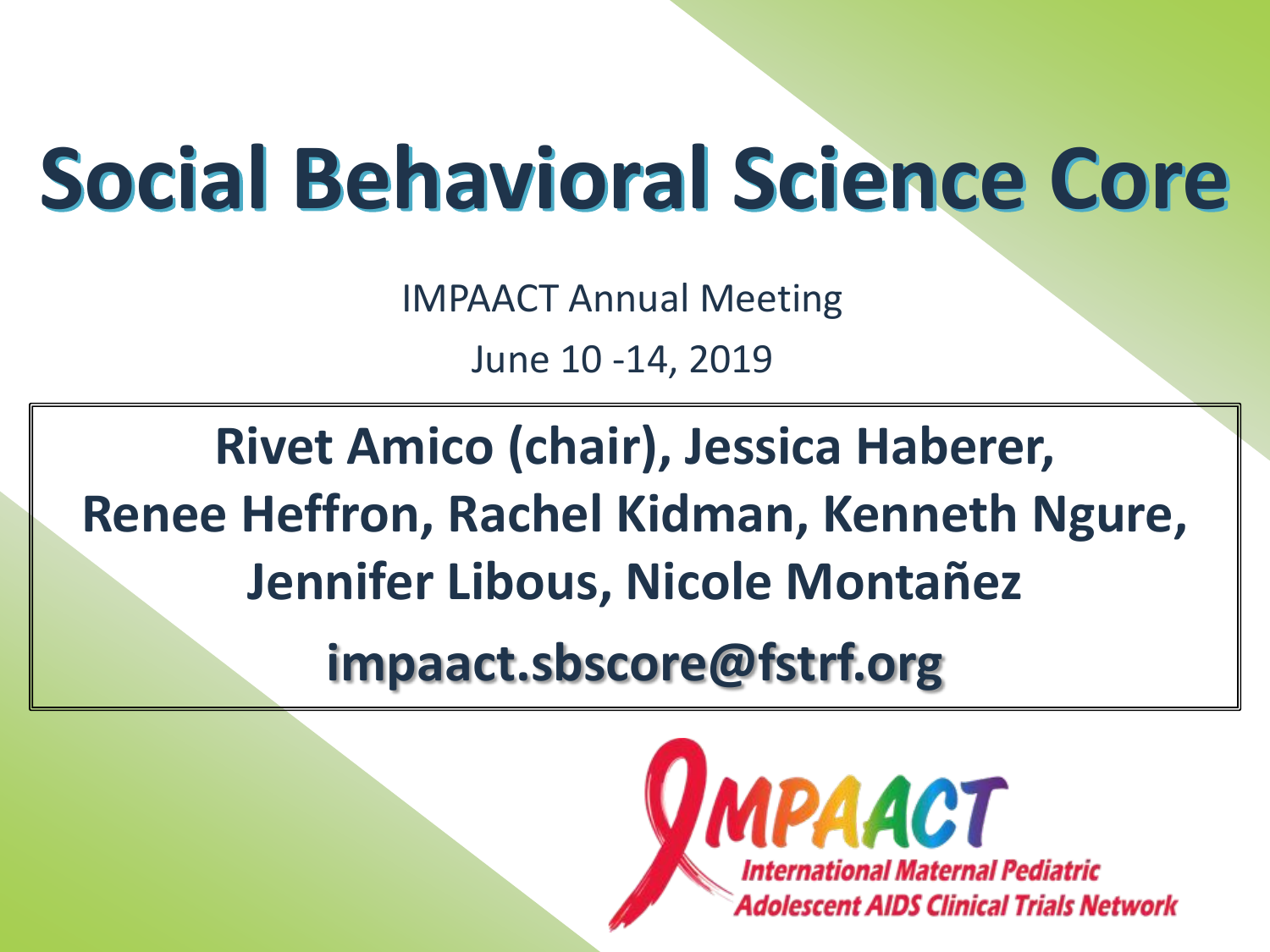#### **BACKGROUND**

**Formed in January 2019 and charged with providing additional social behavioral science focused review of proposals after capsule review from the IMPAACT Scientific Leadership Group (SLG), or as requested by leadership or a protocol team.**

- **Role of social behavioral factors** in successful implementation of a wide range of clinical trials is increasingly well recognized.
- **Non-adherence** to study regimens limit confidence in findings generated by all phases of trials.
- **Measuring and optimizing adherence** is a robust area of inquiry with great evidence emerging.
- **Multi- and transdisciplinary teams** with a strong representation in social behavioral science can more rapidly ensure factors are identified and address.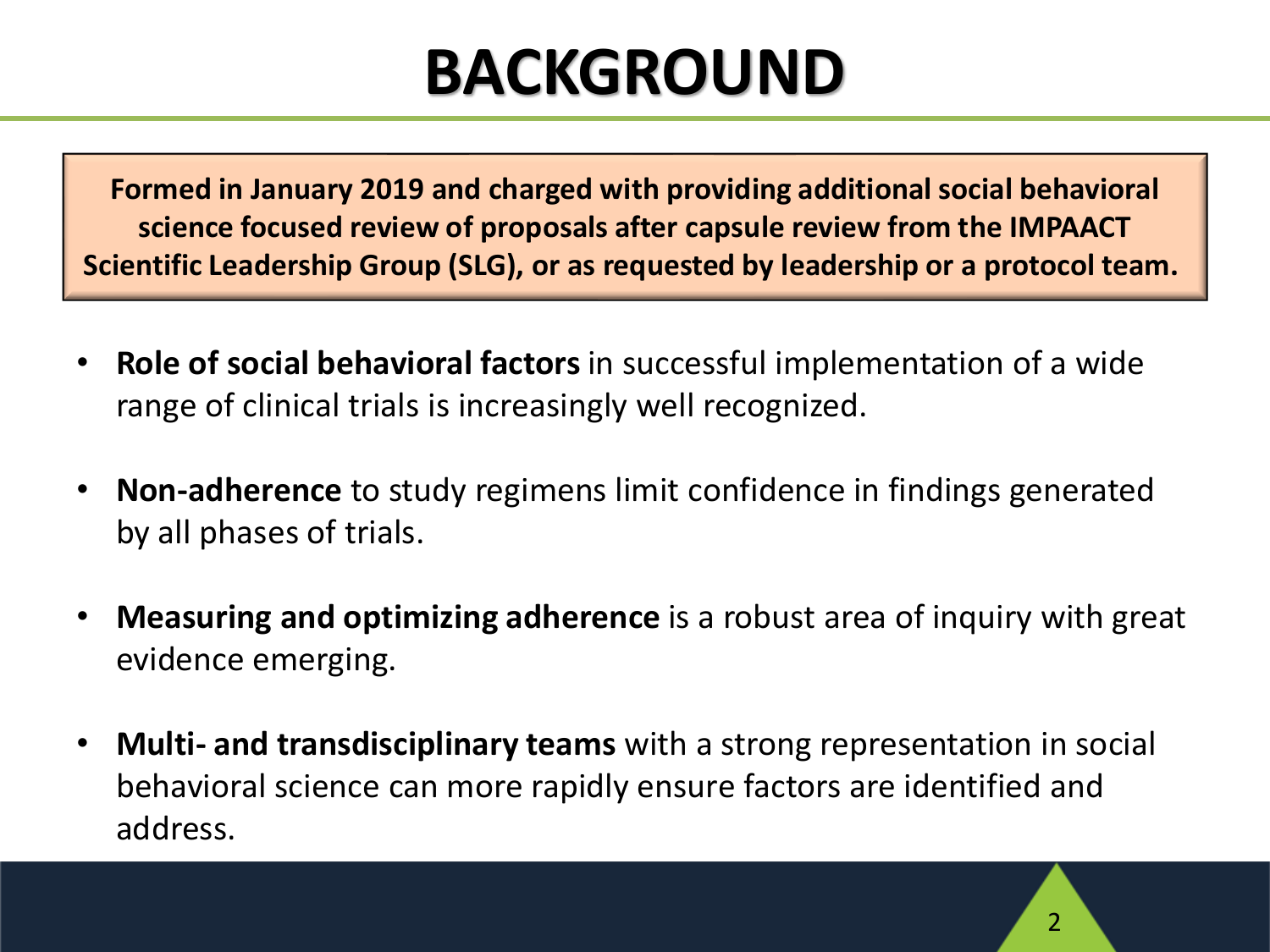#### **Core Members**

- Experts in HIV care, HIV prevention, retention, adherence, and other aspects of social behavioral determinants of study product and open-label drug use, support and measurement.
- Experienced in the conduct of multi-site clinical trials and review of proposals and protocol.
- Available to the Network:
	- ➢ **Reviews of proposals including capsules, concept sheets and protocols**
	- ➢ **Information and guidance to protocol teams and IMPAACT members**
	- ➢ **Collaborations with scientific committees in social behavioral science focused efforts to prevent and treat HIV, TB and other HIV co-infections and complications**
	- ➢ **Ad hoc consultation and project support to all scientific committees and leadership**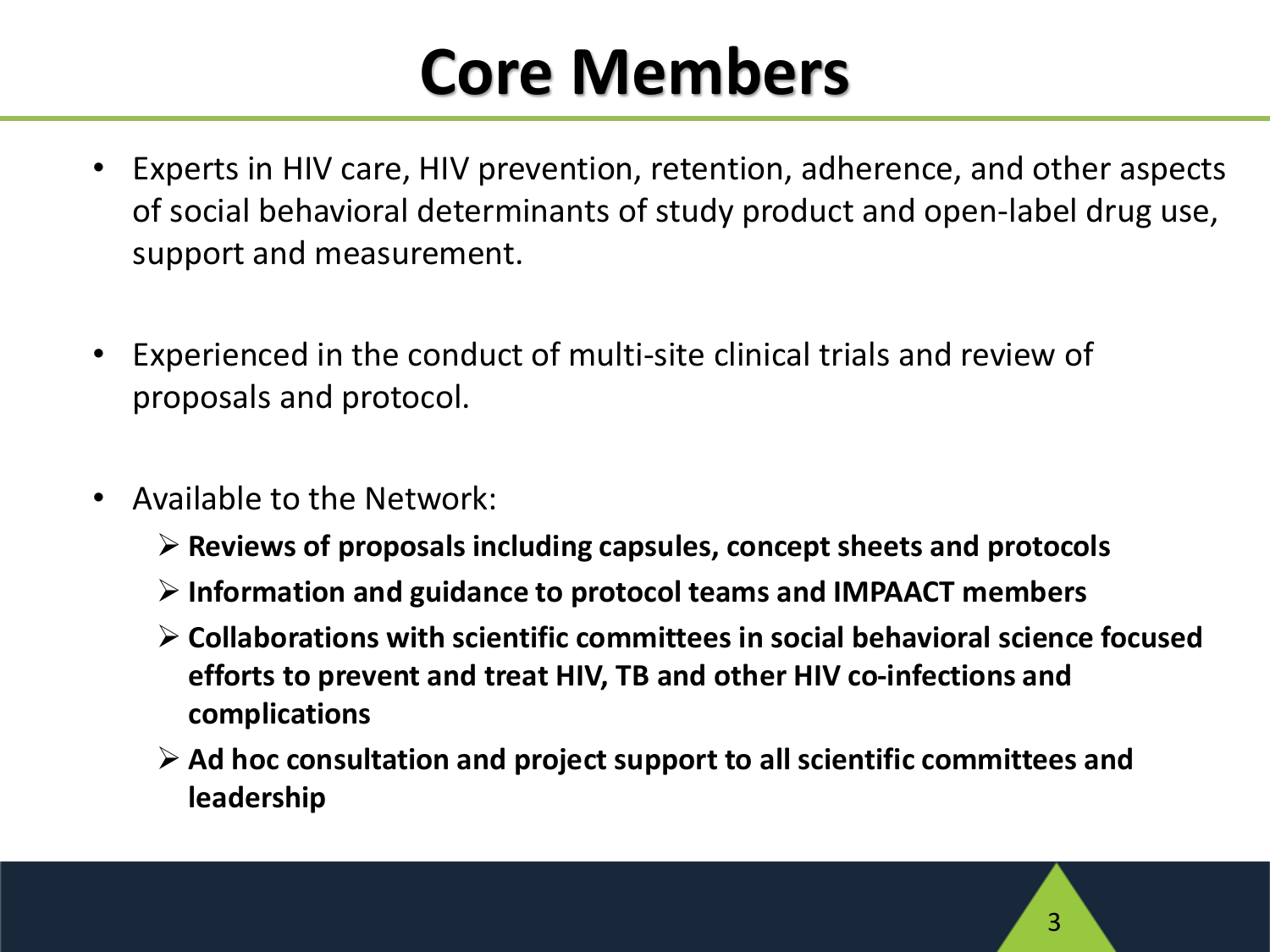#### **Review Process**

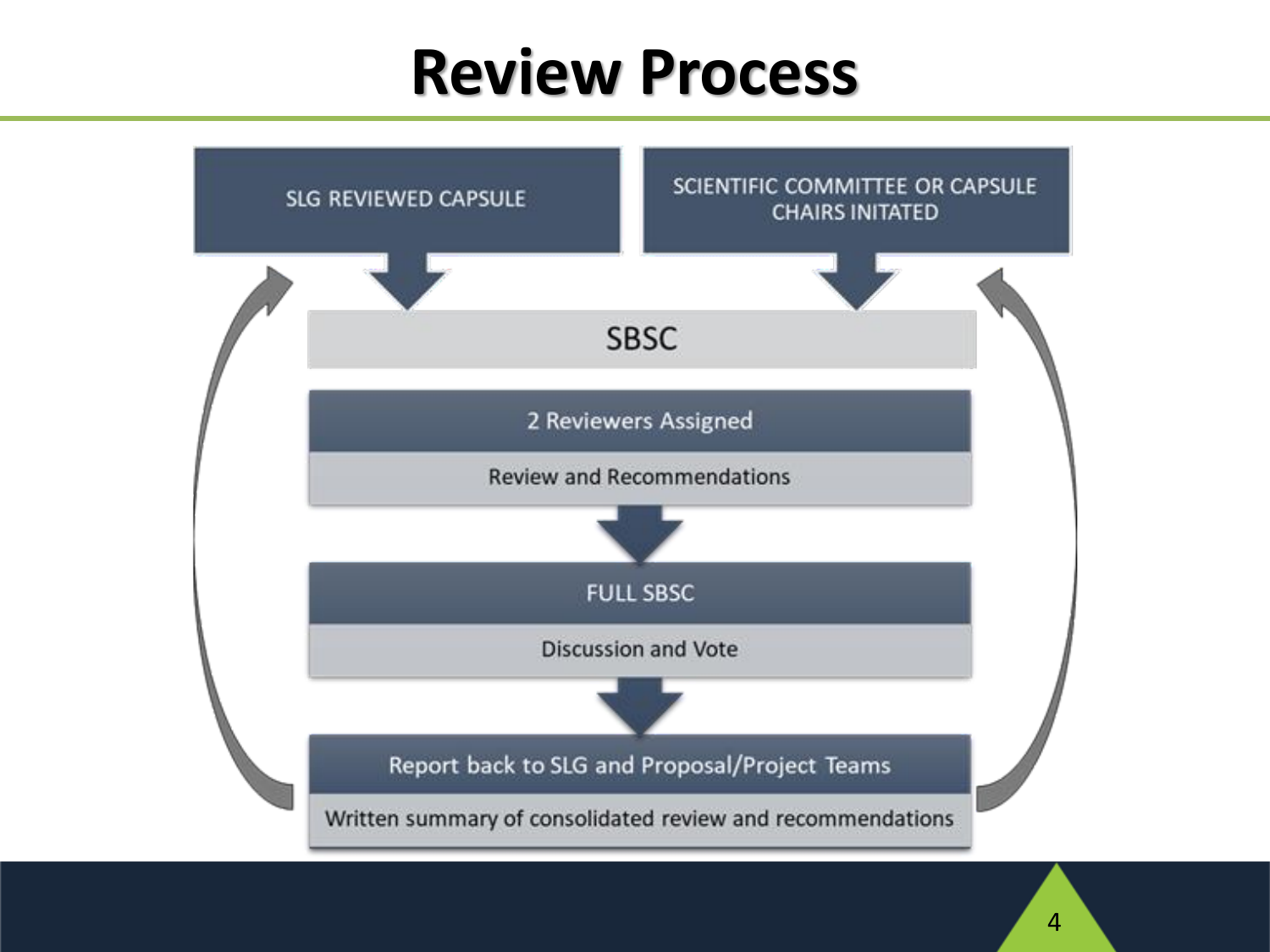### **Types of Recommendations**

- **Objective Measurements of Adherence**
- **Self-Reported Adherence harmonization across studies**
- **Assessments of Acceptability and Palatability**
- **Measurements of Social Determinants, Mediators and Moderators to Advance Understanding of Adherence**
	- ➢ Structural barriers (e.g. transportation and access to care)
	- ➢ Individual barriers (e.g. mental and physical well-being, behavioral tendencies)
	- ➢ Social barriers (e.g. stigma)
	- ➢ Interpersonal barriers (e.g. disapproval from partner or other important people or community)

#### **GOAL**

**Ensure proposals/studies within the IMPAACT network have the opportunity to consider social-behavioral factors in design, implementation and measurement that may influence outcomes of interest or success of the study**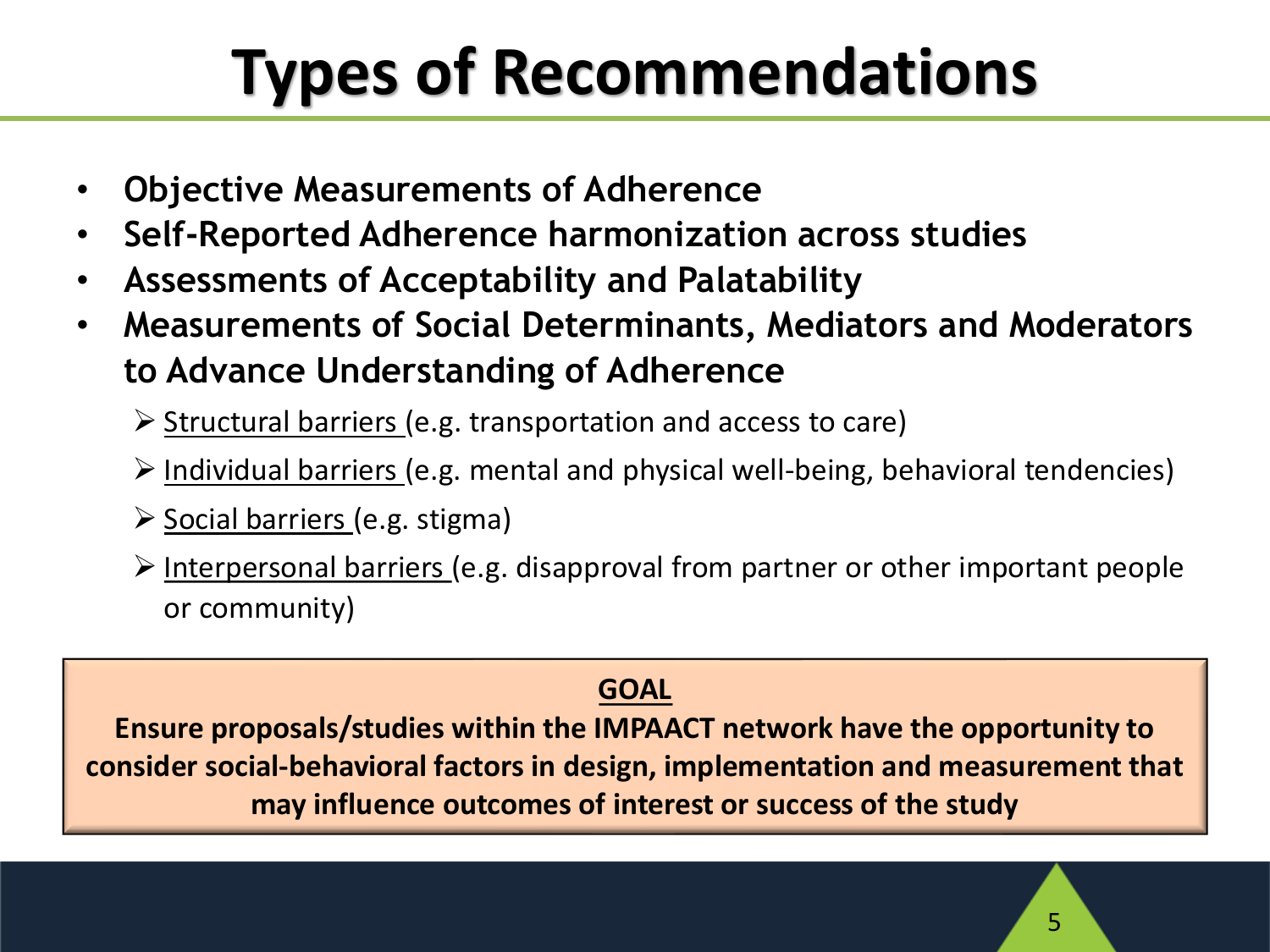#### **Review Outcomes To Date**

- **CAP 543 (CS 5019), TB SC**: Phase I/II Dose Finding and Safety Study of Isoniazid and Rifapentine daily for one month (1HP) for treatment of latent tuberculosis (LTBI) in HIV-infected and uninfected children
- **CAP 544 (CS 5021), TB SC**: Trial of the safety, tolerability, and pharmacokinetics of 1 month of daily (1HP) vs. 3 months of weekly (3HP) isoniazid and rifapentine in HIV-infected and HIV-uninfected pregnant and postpartum women
- **CAP 545 (CS 5020), Complications SC**: Low Dose Aspirin For Prevention Of Preterm Birth In Women Living With HIV
- **IMPAACT 2020, TB SC**: Phase II Study of Shortened Oral Treatment for Multidrug-Resistant Tuberculosis in Children (SMaRT Kids)